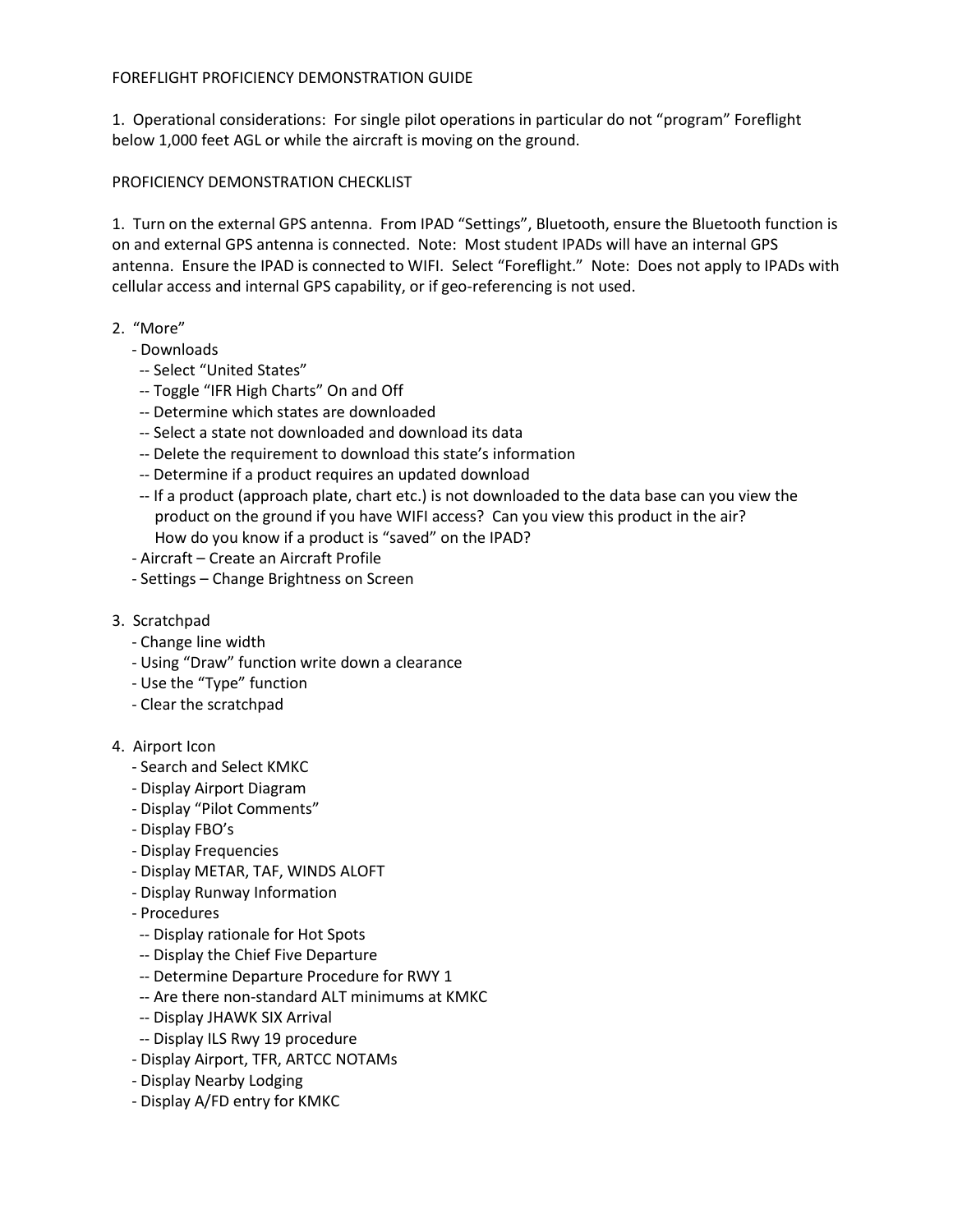- 5. Imagery Display the various weather products available
- 6. Documents
	- Review catalogue of available FAA and Foreflight documents
	- Download a document
	- Delete the document you just downloaded
	- How would you look up an unknown symbol from a VFR sectional?
	- How would you look up an unknown symbol from an IFR Low or High Enroute Chart?
	- How would you determine impacts of inoperative equipment on minimums of an Instrument Approach Procedure?
- 7. Plates
	- Select an airport and view its list of plates
	- Display a plate
	- Create a binder and add some plates to the binder
	- Delete the binder
	- Display a plate and "Lock" it into portrait view
	- Unlock the plate and exercise zooming and panning
	- Display recent plates
- 8. Maps and "File and Brief"
	- Menu
	- -- Toggle between display of various map types (VFR Sectional, IFR Low etc.)
	- -- Toggle through the various map overlays (Radar, TFR's, VFR etc.)
	- -- What is Hazard Advisor and how can you program it to your personal settings?
	- Settings
	- -- Change Brightness Scale
	- -- Change Track Preference
		- --- What "button" do you have to push to engage the selected Track Preference?
	- -- Turn on Route Labels and Extended Centerlines
	- -- Change Opacity of Overlays
	- General Functions
	- -- Display and hide the NavLog
	- -- Display and hide Aircraft Performance Information
	- -- Zoom and Roam around the map
	- -- Display information on MOA's, Restricted Areas, Prohibited Areas, Alert Areas, TRSA's, Class B, C and D airspace
	- -- Find a TFR and display information about this TFR
	- -- Determine contact frequencies for each of these areas/airspaces
	- -- Enable display of aircraft track vector
	- -- Enable display of range rings around the aircraft
	- -- Enable display of extended runway center lines at destination airport
	- -- From "Procedures"
		- --- Display airport diagram or an approach plate on the map
		- --- Display a pattern entry on the map